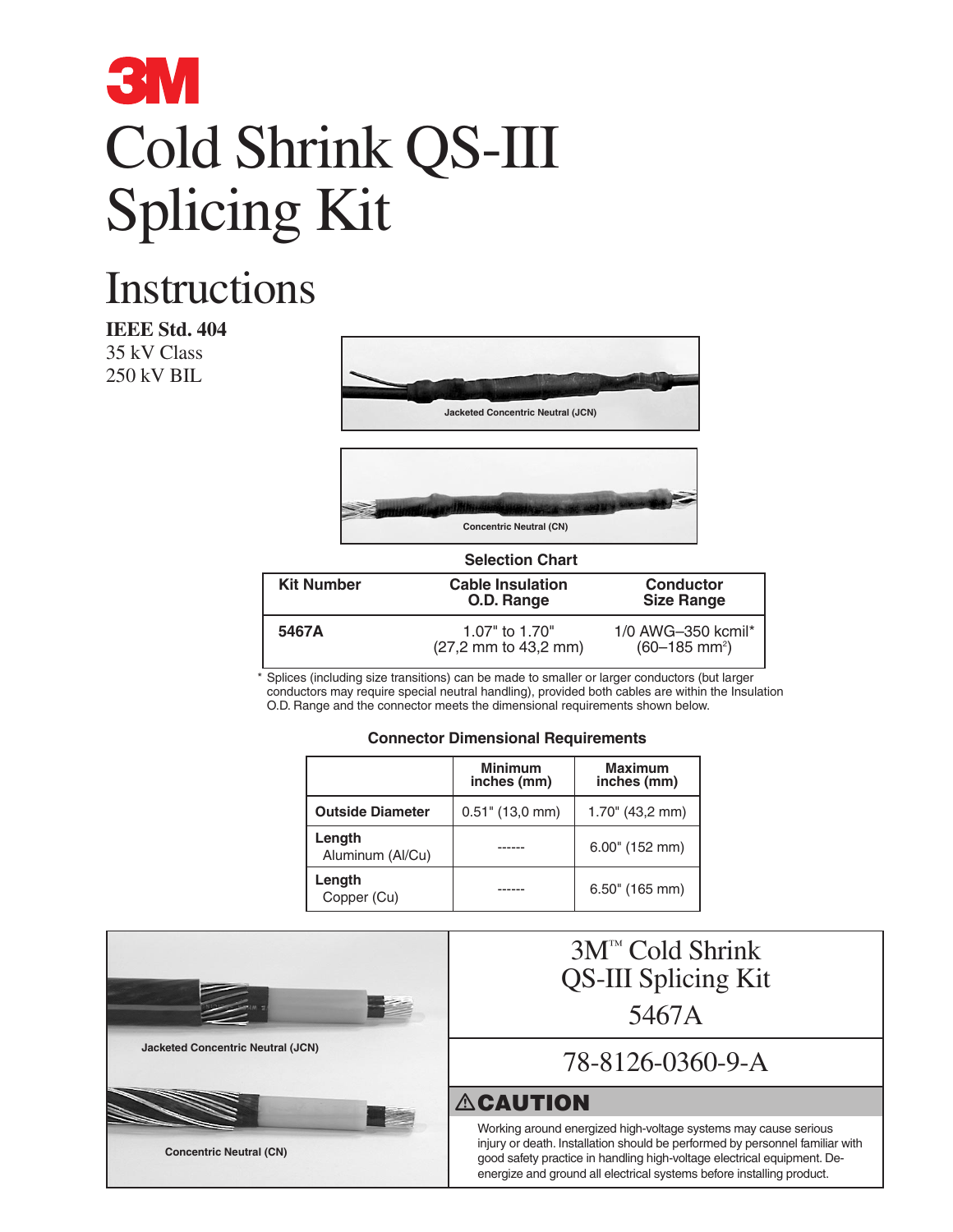#### **Contents**

| 1.0 |     |                                         |  |  |  |  |  |
|-----|-----|-----------------------------------------|--|--|--|--|--|
| 2.0 |     |                                         |  |  |  |  |  |
|     | 2.1 |                                         |  |  |  |  |  |
|     | 2.2 |                                         |  |  |  |  |  |
|     |     | For JCN to JCN Splices                  |  |  |  |  |  |
|     | 2.3 |                                         |  |  |  |  |  |
|     | 2.4 |                                         |  |  |  |  |  |
|     | 2.5 |                                         |  |  |  |  |  |
|     |     | For CN to CN Splices                    |  |  |  |  |  |
|     | 2.6 |                                         |  |  |  |  |  |
|     | 2.7 |                                         |  |  |  |  |  |
|     |     | <b>For CN to JCN Transition Splices</b> |  |  |  |  |  |
|     | 2.8 |                                         |  |  |  |  |  |
|     | 2.9 |                                         |  |  |  |  |  |
|     | 3.0 |                                         |  |  |  |  |  |
|     |     |                                         |  |  |  |  |  |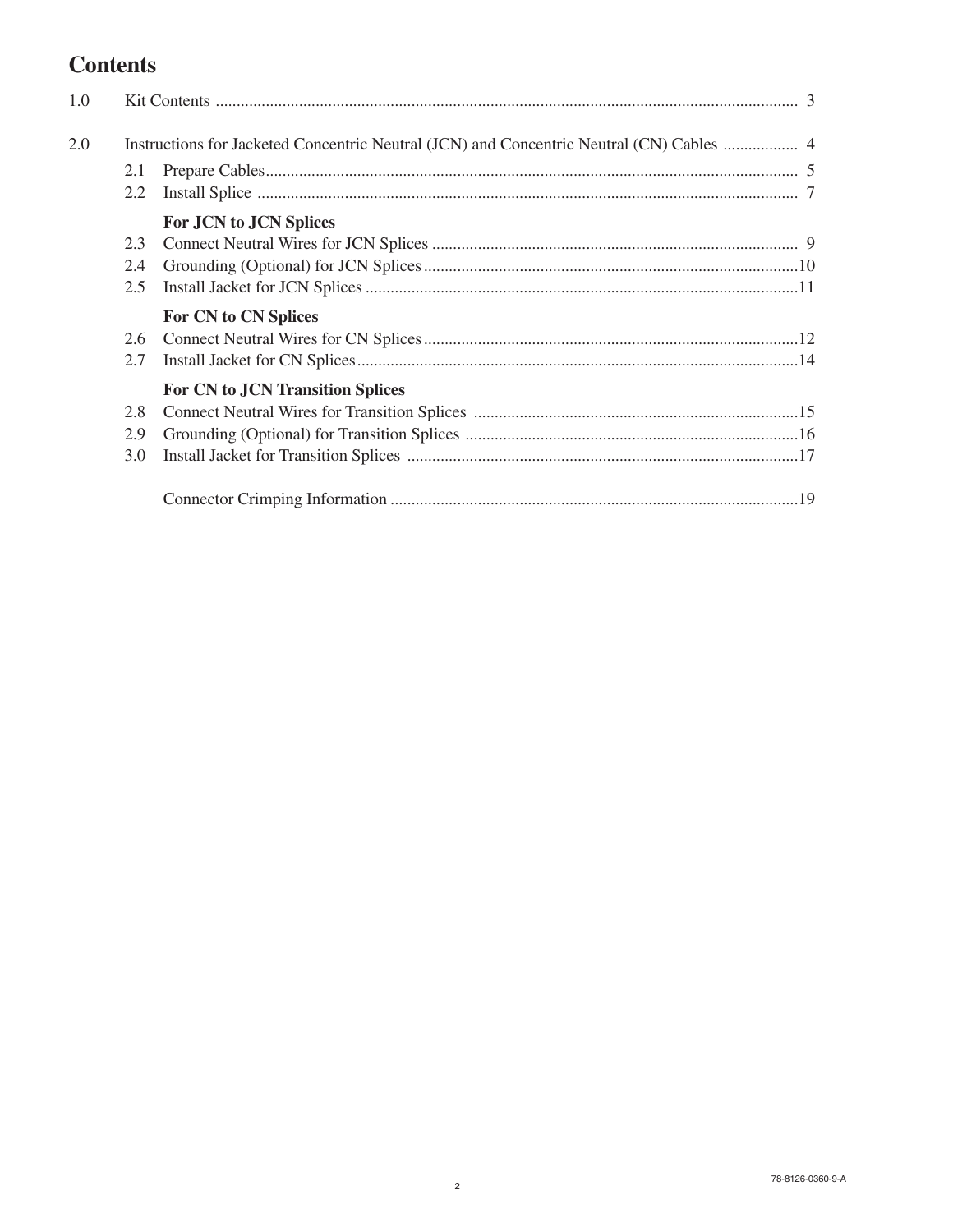#### **1.0 Kit Contents:**

- 1.1 Kit Contents are as follows:
	- a) Cold Shrink 5467A Silicone Rubber Splice Body (1 ea.)
	- b) Cold Shrink Jacketing Tube (1 ea.)
	- c) Cold Shrink Adapter Tube (2 ea.)
	- d) Red Compound Tubes (non-silicone grease) (2 ea.)
	- e) Scotch™ 2230 Mastic Sealing Strips, 6" length (6 ea.)
- f) Scotch™ 2228 Rubber Mastic Tape Rolls (2 ea.)
- g) Neutral Pad (1 ea.)
- h) 3M™ CC-3 Cable Cleaning Pads (1 ea.)
- i) Cable Preparation Template (1 ea.)
- j) Instruction Booklet (1 ea.)



*Note: Connector not shown, but if included in the kit, it is indicated on the packaging label. Note: Kits contain either 1 or 2 of item "C," Cold Shrink Adapter Tube, as needed per conductor size.*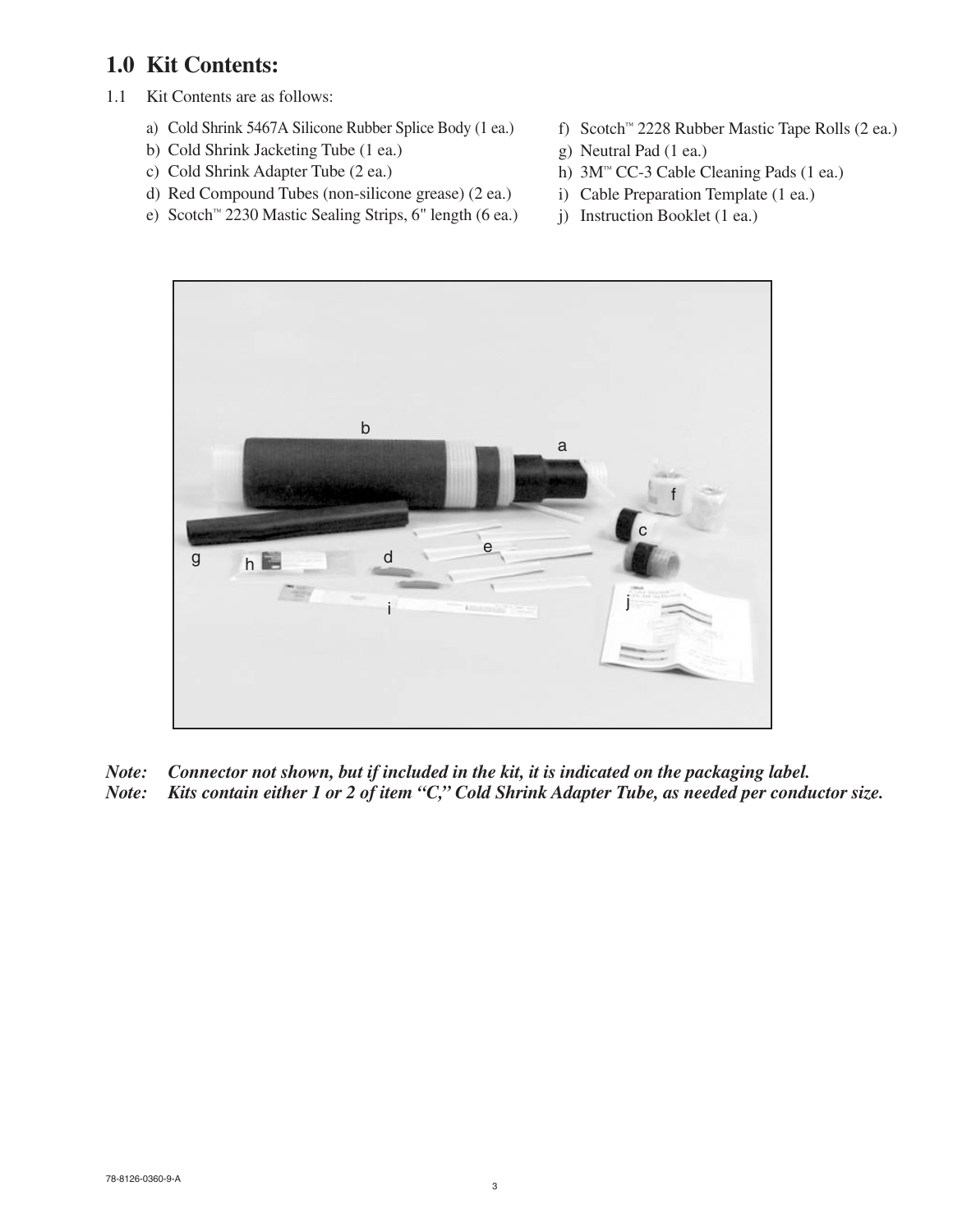**2.0 Instructions for Splicing Jacketed Concentric Neutral (JCN), Concentric Neutral (CN) Cables, and JCN to CN Transition Splices**



**Jacketed Concentric Neutral (JCN)**



**Concentric Neutral (CN)**



**Cutaway view (JCN)**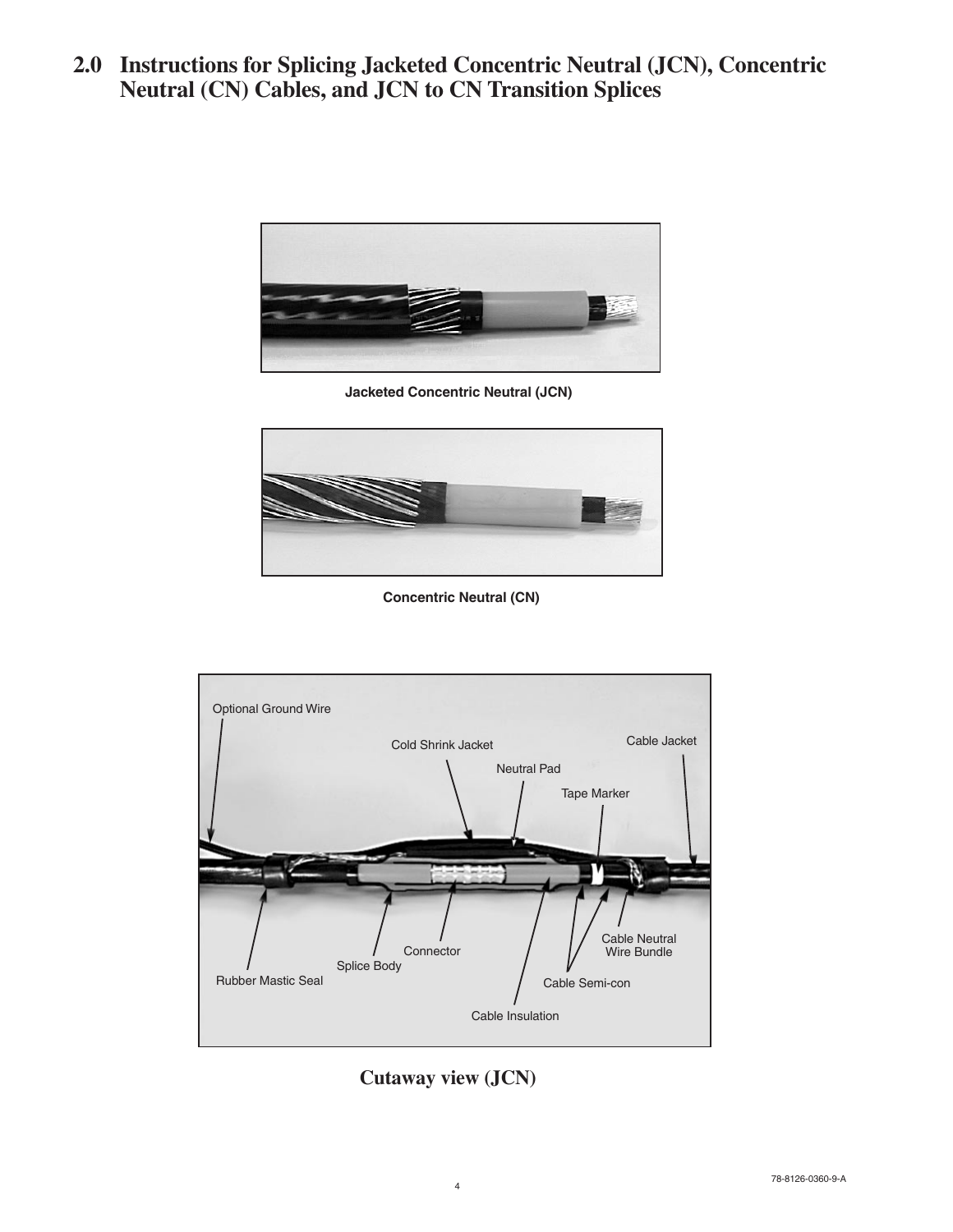#### **2.1 Prepare Cables**

2.1.1 Prepare cables according to standard procedures. Refer to template provided or illustration below for proper dimensions. **Additional distance is required on one cable to provide extra neutral wire length for connecting the neutrals.**



**Jacketed Concentric Neutral (JCN)** Concentric Neutral (CN)





*Note: Cables must be within the Insulation O.D. Range of the splice kit and the connector must meet the dimensional requirements shown on the front page.*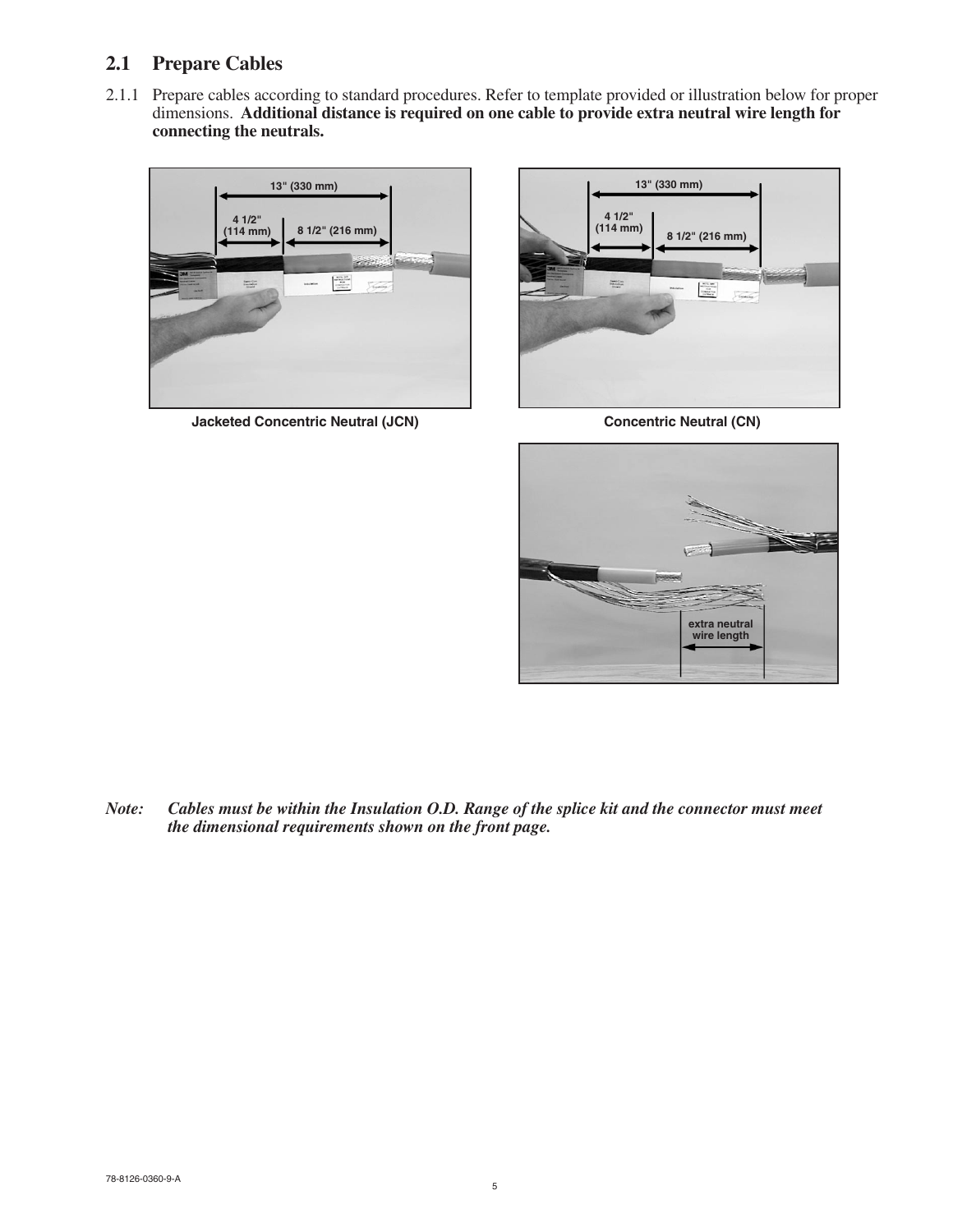2.1.2 **JCN:** Carefully bend neutral wires back over edge of cable jackets. Press them against cables and temporarily secure with vinyl tape.

#### **For CN splices with exposed neutral connections:**

Carefully bend neutral wires back over binding (wire or tape). Press them against cables and temporarily secure with vinyl tape.

#### **For CN to JCN transition splices or CN splices with covered neutral connections (as shown below):**

Clean cable semi-con as shown. Place a strip of mastic around cable semi-con next to neutral binder. Fold neutrals into mastic and place another binder wire on the other side of the mastic. Wrap two additional strips of mastic over the first one and cover with two half lapped layers of vinyl tape. Fold neutrals over mastic seal and temporarily secure ends with vinyl tape.



- 2.1.3 Remove cable insulation for 1/2 connector length plus an allowance**\*** for increases in connector length due to crimping. Insulation removal length shall not exceed 3 1/4" (83 mm) from conductor end. **Do not install connector now.**
- *\*Note: This assumes that the installer has determined the increased length of an aluminum connector crimped with a specific tool and die.*



**Aluminum Connector (Al / Cu) Copper Connector (Cu)**



#### **Aluminum (Al/Cu) Connector Growth Chart**

| <b>Conductor Size</b> | Typical growth allowance (per end) |  |  |  |  |  |
|-----------------------|------------------------------------|--|--|--|--|--|
| $1/0$ AWG             | $1/8$ " (3 mm)                     |  |  |  |  |  |
| $2/0$ AWG             | $1/8$ " (3 mm)                     |  |  |  |  |  |
| $3/0$ AWG             | $1/8$ " (3 mm)                     |  |  |  |  |  |
| 4/0 AWG               | $1/4$ " (6 mm)                     |  |  |  |  |  |
| 250 kcmil             | $1/4$ " (6 mm)                     |  |  |  |  |  |
| 350 kcmil             | $1/4$ " (6 mm)                     |  |  |  |  |  |

*Notes: 1) Copper connectors do not require a length change allowance. 2) Maximum aluminum connector crimped length allowed is 6.50" (165 mm).*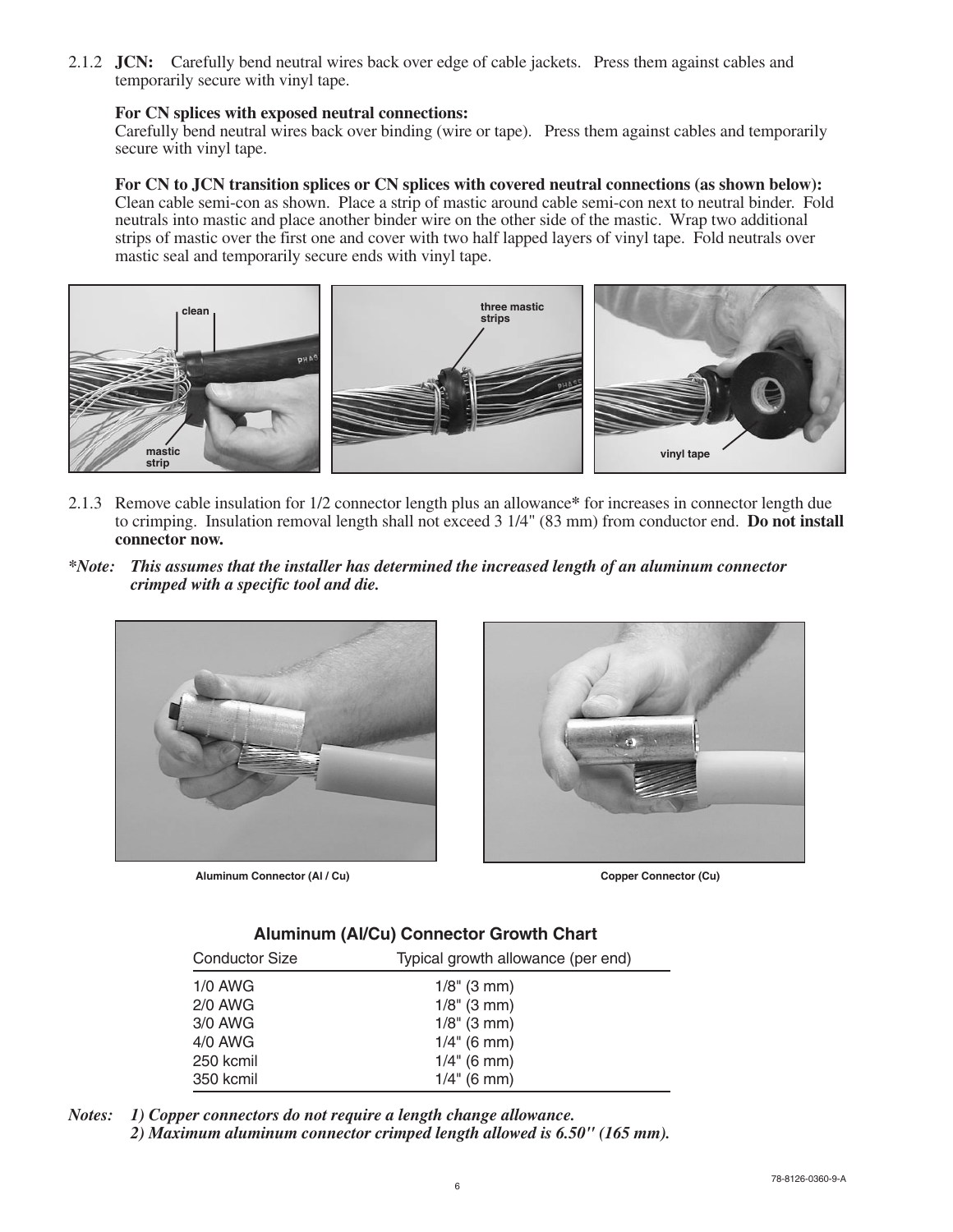#### *Note: Jacketing is not optional. Cold shrink jacketing tube must be installed.*

2.1.4 Clean or cover cable jacket if necessary, for cold shrink parking position. Slide jacketing tube onto one cable end. Slide splice body onto opposite cable, loose core end first. For size transitions, park splice on smaller cable.



*\*Note: If space is limited, the jacketing tube and splice body can be put on the cable stacked inside each other.*

2.1.5 **For 1/0 through 3/0 AWG connectors, or connectors with an O.D. between 0.51–0.76" (13,0–19,3 mm):** Slide the cold shrink adapter tube with the **WHITE CORE** onto the insulation with the loose core ribbon end going on first, away from the cable end.

> **For 4/0 AWG through 350 kcmil connectors or connectors with an O.D. between 0.68–1.07" (17,3–27,2 mm):** Slide the cold shrink adapter tube with the **RED CORE** onto the insulation with the loose core ribbon end going on first, away from the cable end.



#### **2.2 Install Splice**

2.2.1 Install connector. See table (on cover) for proper connector dimensions. (For standard 3M™ connectors, refer to table at the end of this instruction for crimping information). Remove any excess oxidation inhibitor from connector ends if using an aluminum connector.



2.2.2 Apply a tape marker to semi-con insulation shield on cable which does not contain splice.

Measure 10" (254 mm) from center of connector.

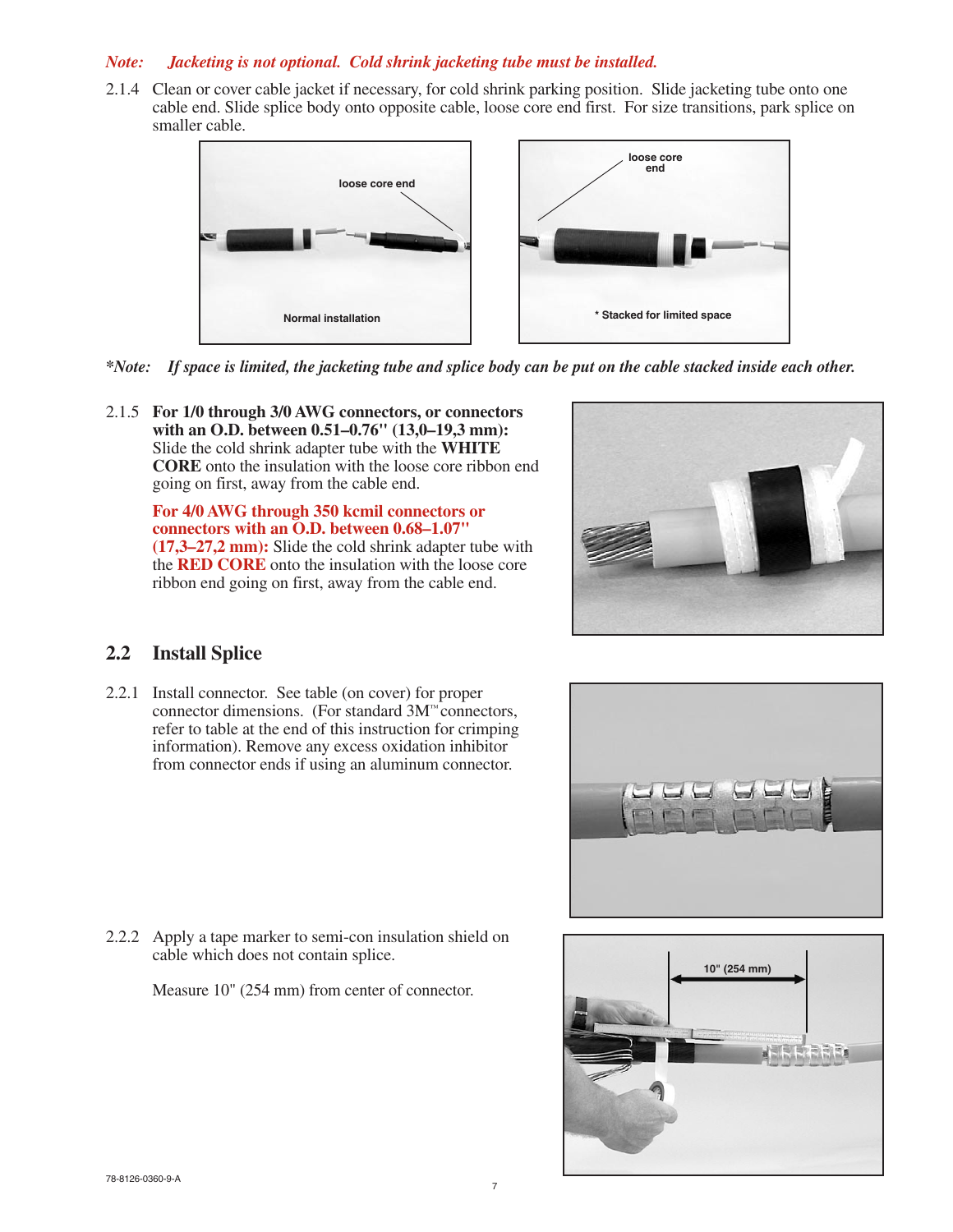2.2.3 Position adapter tube over the connector. Shrink adapter near center of connector by pulling and unwinding the loose core end in a counter-clockwise direction.



- 2.2.4 Clean cables using standard practice:
	- a. Do not use solvent or abrasive on cable semi-conductive insulation shield.
	- b. If abrasive is used on cable insulation, do not reduce diameter below the  $1.07$ " ( $27.2$  mm) minimum specified for the splice.
- 2.2.5 Apply red compound on cable insulation, making certain to fill in edge of cable semi-cons.



**Compound filled at edge of semi-cons Greased areas as noted Greased areas as noted** 

- 2.2.6 Position the splice body over connector area, aligning its end at the center of the tape marker. Slowly start to remove the splice core by pulling and unwinding the loose end counterclockwise, allowing only 1/4" (6 mm) of the splice to shrink onto the tape marker. Carefully slide the body off of the tape by pulling and twisting until the entire tape marker is exposed. Continue removing core to complete the splice body installation.
- *Note: The splice body ends must overlap onto the semi-conducting layer of each cable by at least 1/2" (12,7 mm).*





**Note: Do not push the splice body towards the tape marker, as this may cause the end to roll under. If the end does roll under, DO NOT use sharp edged tools to pull it out as this could cut and damage the splice.**

**DO NOT use silicone grease.**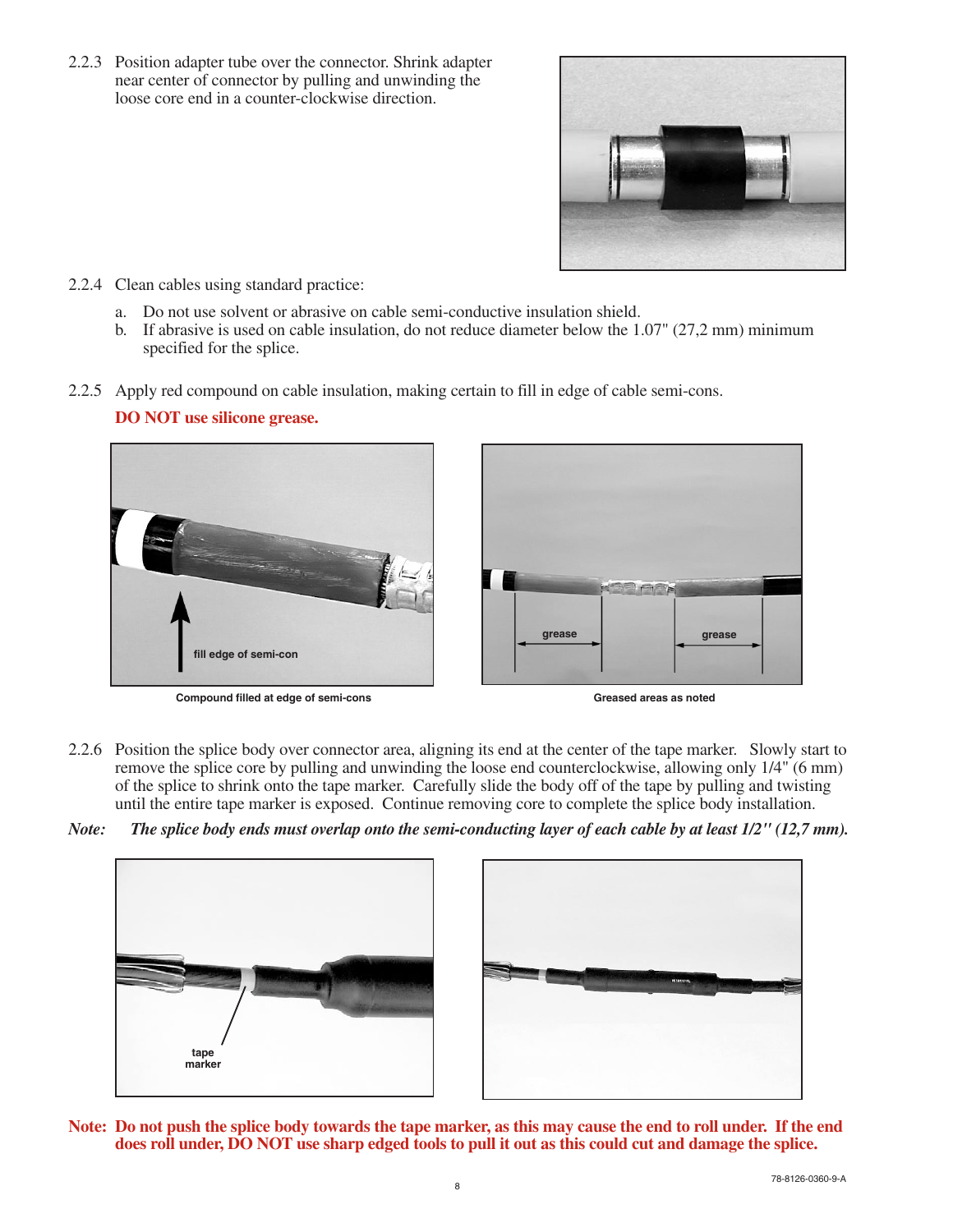#### **2.3 Connect Neutral Wires for JCN Splices**

#### 2.3.1 **For bundled neutrals using neutral pad:**

Center neutral pad on splice body. Remove temporary vinyl tape from neutral wires and connect with an inline compression connector (crimp sleeve). Route neutrals and connector over the neutral pad.

Apply two wraps of vinyl tape around each end of the neutral pad and over the connector.

#### **Go to step 2.4 Grounding (Optional) for JCN Splices.**



**Bundled Neutral Connection**

#### **For neutrals evenly spaced around splice body:**

Center neutral pad on splice body. Route neutrals either straight or concentrically around splice body and secure using vinyl tape.



Use a piece of cable jacket, removed during cable preparation, to cover and protect exposed cable semi-con under the area where the neutral and/or ground connection will be made. Secure with tape. Ensure that the cable jacket piece does not touch the splice body.

*Note: If grounding splice, leave sufficient neutral wire length to allow for a ground wire connection next to cable jacket or make both neutral and ground connections using a single connector.*

> Connect neutrals using a suitable compression connector ("INLINE", "C", or "H" type) between jacket end and reduced splice diameter. Keep connector profile as low as possible. Crimp connector following the connector manufacturer's recommendation.



**Neutrals straight across splice Neutrals concentric across splice**



**Non-bundled neutral connection**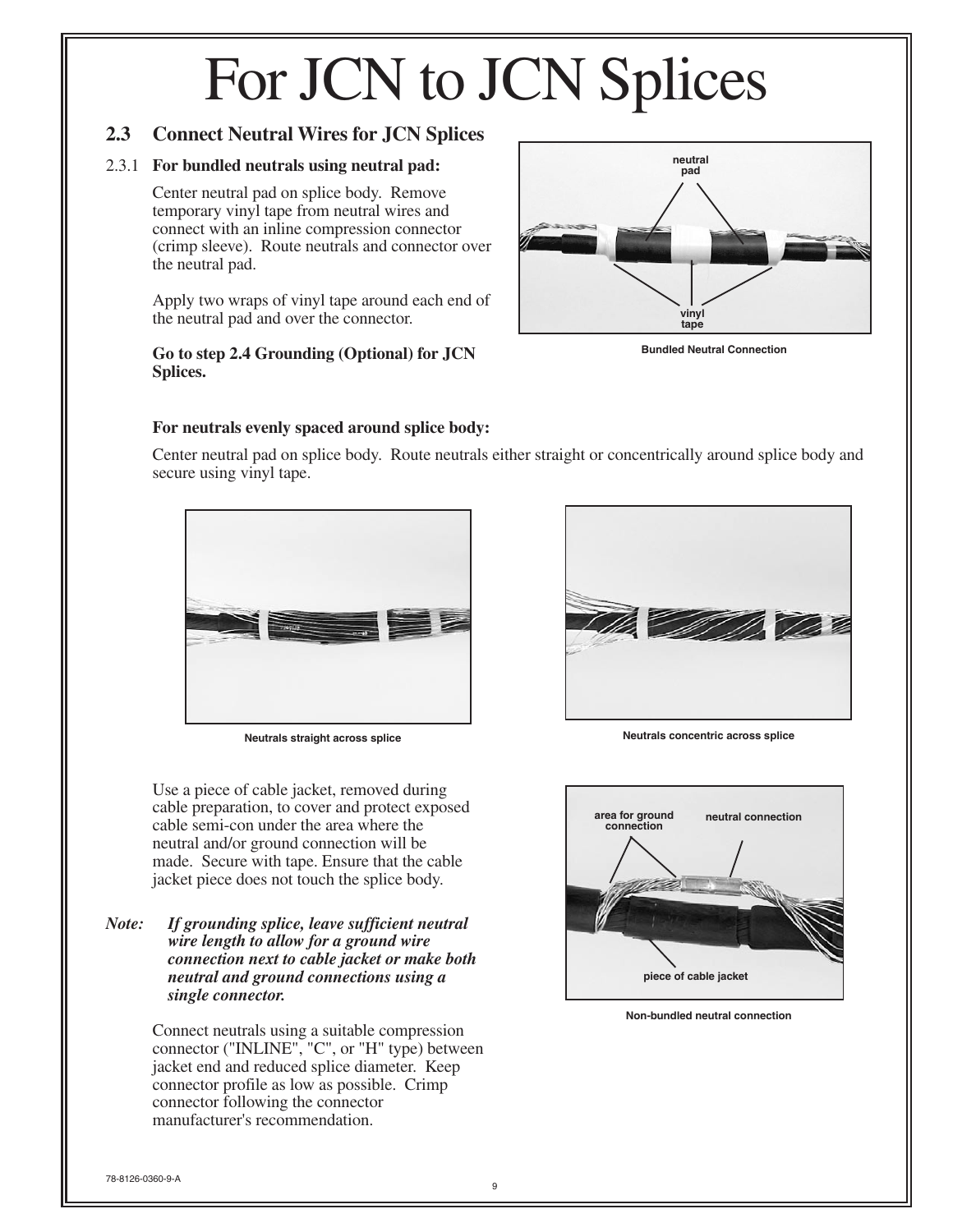#### **2.4 Grounding (Optional) for JCN Splices**

#### *Note: Use these instructions if circuit grounding is required at this location.*

2.4.1 Connect a ground wire to the neutrals, in the area where the splice diameter is reduced. To protect the cable semicon, place a piece of cable jacket (removed during the cable preparation) under the ground connector. Ensure that the cable jacket piece does not touch the splice body. Keep connector profile as low as possible. For C-Tap or H-Tap connectors, position flat against the cable.



**bundled neutrals**



**Ground Wire connection for non- Ground Wire connection for bundled neutrals**

2.4.2 Cut one mastic sealing strip into two equal pieces. Place one piece on the cable jacket centered under the ground wire, near the jacket end. Roll the two remaining full length mastic strips into small rolls.

Place one roll on each side of the ground wire. Place the other half strip over ground wire and two rolls. Press the mastic around the ground wire and to the cable jacket.



2.4.3 Overwrap the connectors with vinyl tape.

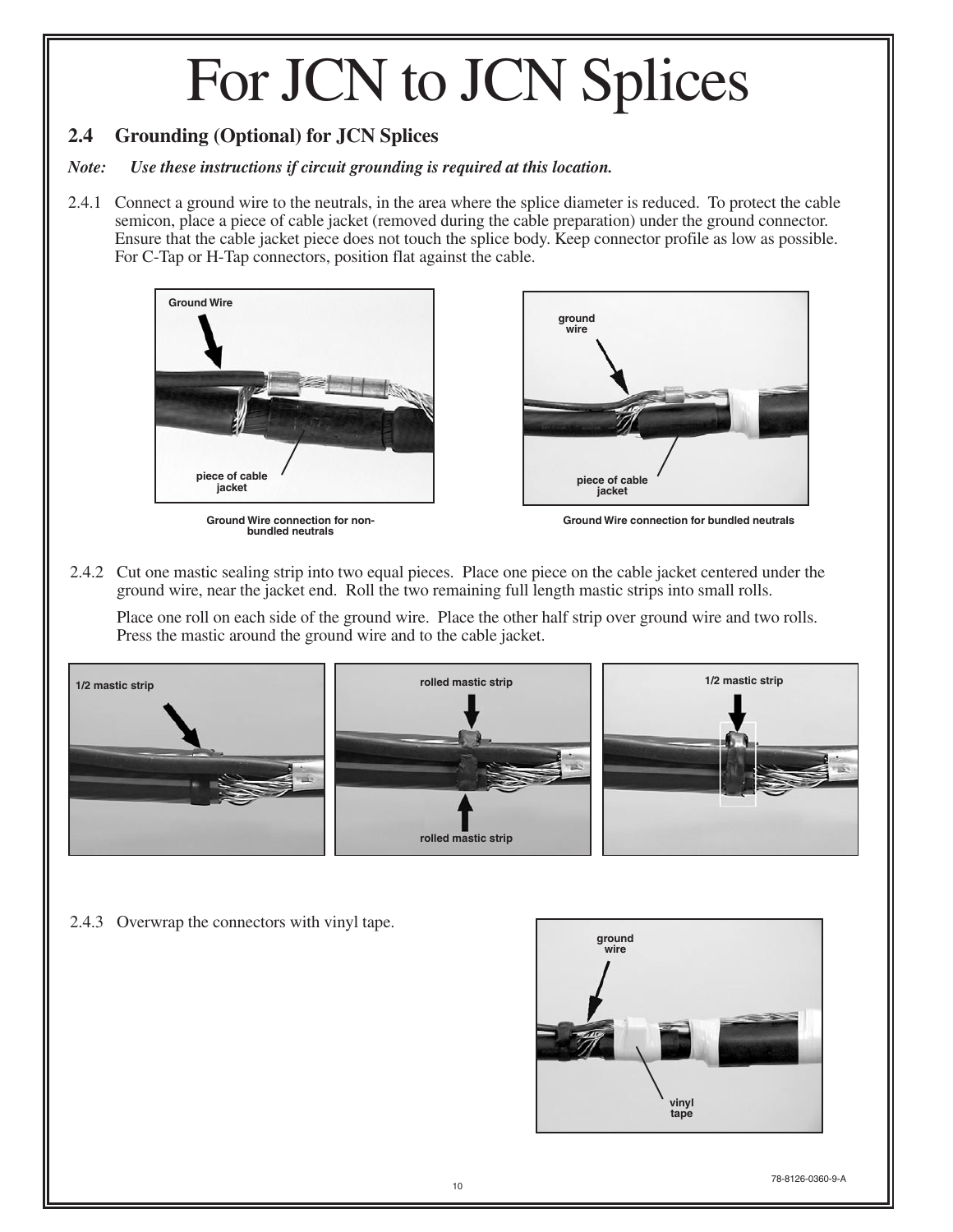#### **2.5 Install Jacket for JCN Splices**

#### *Note: Jacketing is not optional.*

2.5.1 Apply one roll of slightly stretched rubber mastic tape around each jacket end (tacky side toward cable). If ground wire is connected, apply tape over mastic sealing strips. Stretch and tear off the end of the rubber mastic as shown.



**Without ground wire**

**With ground wire**

2.5.2 Begin to install the cold shrink tube by completely covering the rubber mastic, and slowly pulling and unwinding the inner core counterclockwise toward the splice body. The outer core should remain relatively stationary while unwinding the inner core. If the outer core begins to move towards the first mastic seal, gently pull the outer core and jacketing tube towards the second mastic seal and continue unwinding the inner core.



2.5.3 Continue to install the cold shrink tube over the rubber mastic on the other cable by slowly pulling and unwinding the outer core counterclockwise. This portion of the cold shrink tube installs differently than typical cold shrink products in that as the tube shrinks, the end rolls under. The tube may need a slight push to get over the second mastic seal.





*Note: In applications where the splice is regularly exposed to high levels of ultra-violet radiation (i.e. direct sunlight), wrap two half-lapped layers of Scotch™ Super 33+ or Scotch™ Super 88 vinyl tape over the re-jacketing tubes.*

*Note: Connect optional grounding.*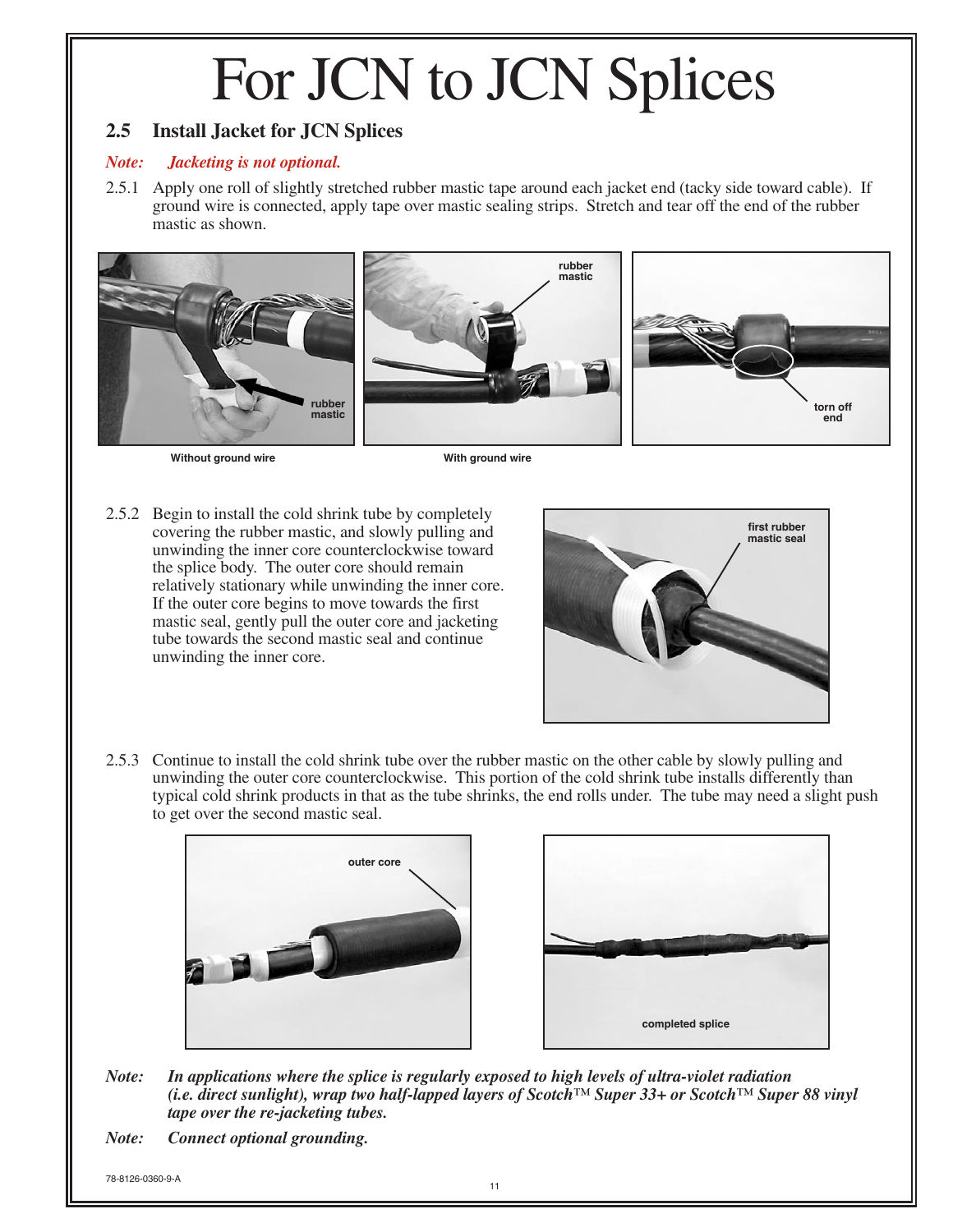#### **2.6 Connect Neutral Wires for CN Splices**

#### 2.6.1 **For splices with exposed neutral connections:**

Apply a mastic strip around the semi-con jacket of each cable at the location where neutral wires are bent back.

Run two solid bare wires across the splice and press them into the mastic on both cables. Leave 10" - 12" of extra wire past each mastic.



Apply one roll of slightly stretched rubber mastic tape over each mastic strip (tacky side towards cable).



**press wires into mastic**



Stretch and tear off the end of the rubber mastic as shown.

**Go to step 2.7 Install Jacket for CN Splices.**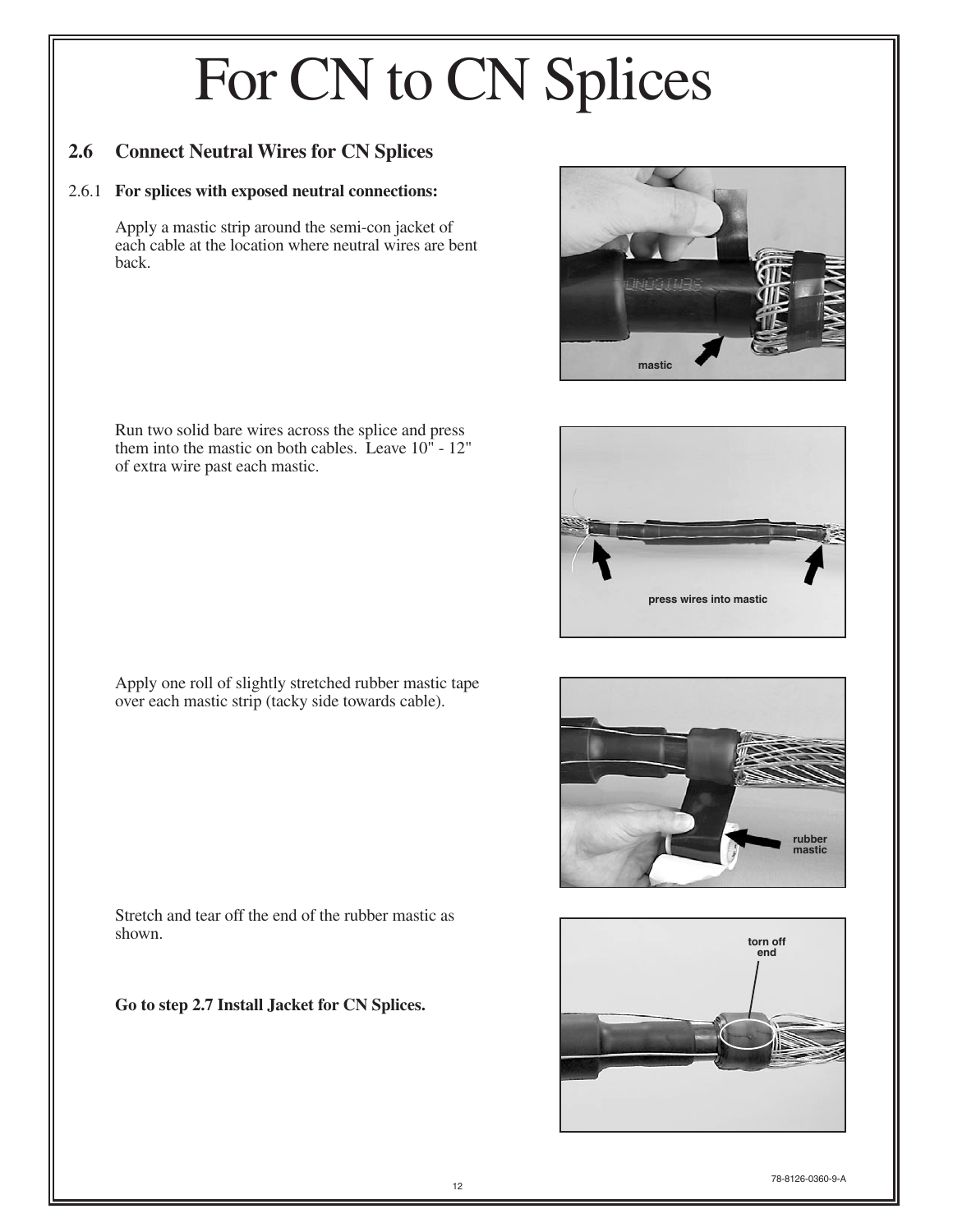#### 2.6.2 **For splices with covered neutral connections:**

#### **For bundled neutrals using neutral pad:**

Center neutral pad on splice body. Remove temporary vinyl tape from neutrals, connect with an inline compression connector (crimp type). Route neutrals and connector over neutral pad and secure ends with vinyl tape. Wrap vinyl tape over the connector.

# **neutral pad vinyl tape**

#### **Go to step 2.6.3.**

**Bundled Neutral connection**

**For neutrals evenly spaced around splice body:** Center neutral pad on splice body. Route neutrals either straight or concentrically around splice body and secure using vinyl tape.





**Neutrals straight across splice Neutrals concentric across splice**

Use a piece of cable jacket, removed during cable preparation, to cover and protect exposed cable semicon under the area where the neutral and/or ground connection will be made. Secure with tape. Ensure that the cable jacket piece does not touch the splice body.

Connect neutrals using a suitable compression connector ("INLINE", "C", or "H" type) between jacket end and reduced splice diameter. Keep connector profile as low as possible. Crimp connector following the connector manufacturer's recommendation.



**Non-bundled neutral connection**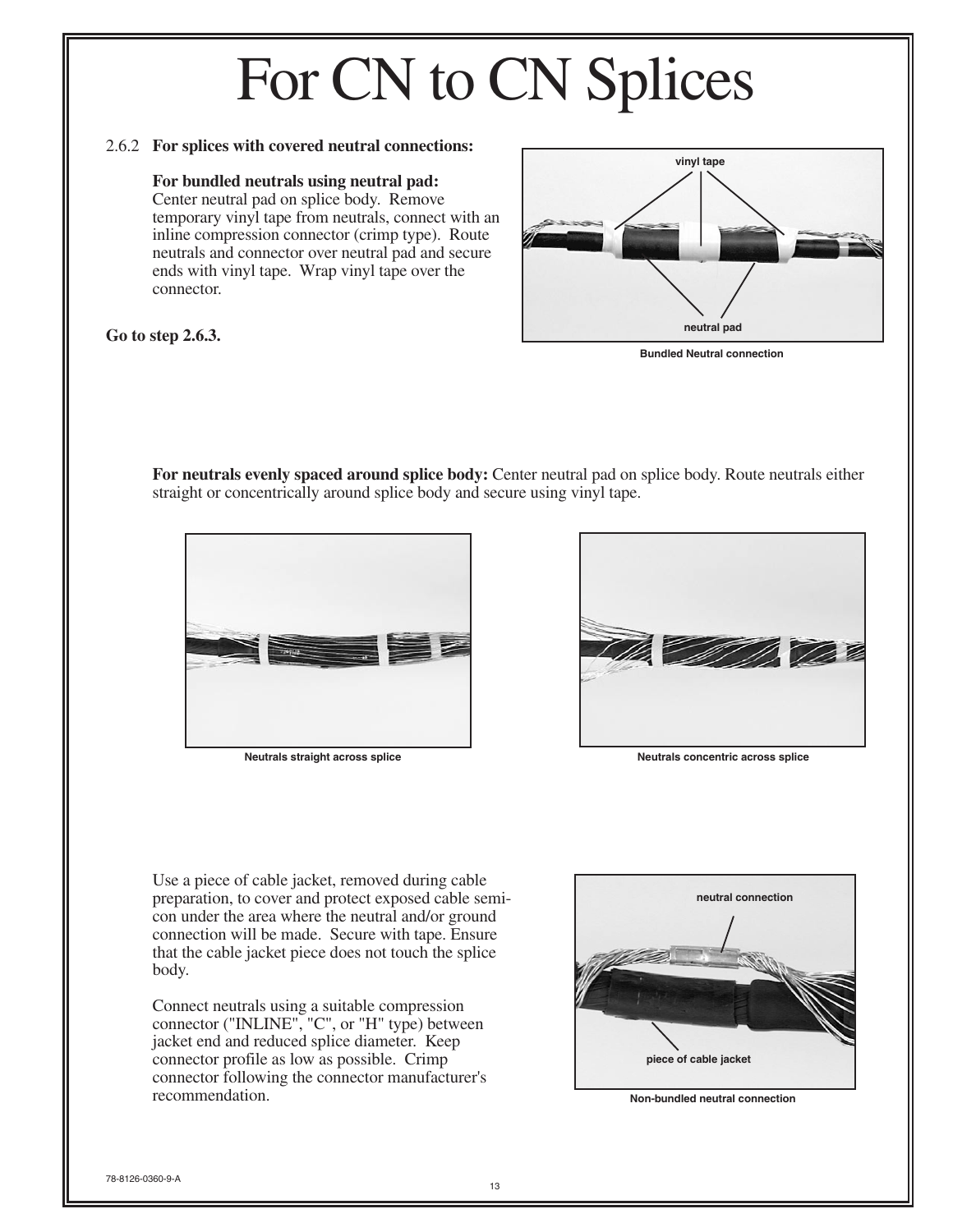2.6.3 Apply one roll of slightly stretched rubber mastic over each mastic seal (tacky side toward cable). Stretch and tear off the end of the rubber mastic as shown.





#### **2.7 Install Jacket for CN Splices**

#### *Note: Jacketing is not optional.*

2.7.1 Begin to install the cold shrink tube by completely covering the rubber mastic, and slowly pulling and unwinding the inner core counterclockwise toward the splice body. The outer core should remain relatively stationary while unwinding the inner core. If the outer core begins to move towards the first mastic seal, gently pull the outer core and jacketing tube towards the second mastic seal and continue unwinding the inner core.



2.7.2 Continue to install the cold shrink tube over the rubber mastic on the other cable by slowly pulling and unwinding the outer core counterclockwise. This portion of the cold shrink tube installs differently than typical cold shrink products in that as the tube shrinks, the end rolls under. The tube may need a slight push to get over the second mastic seal.



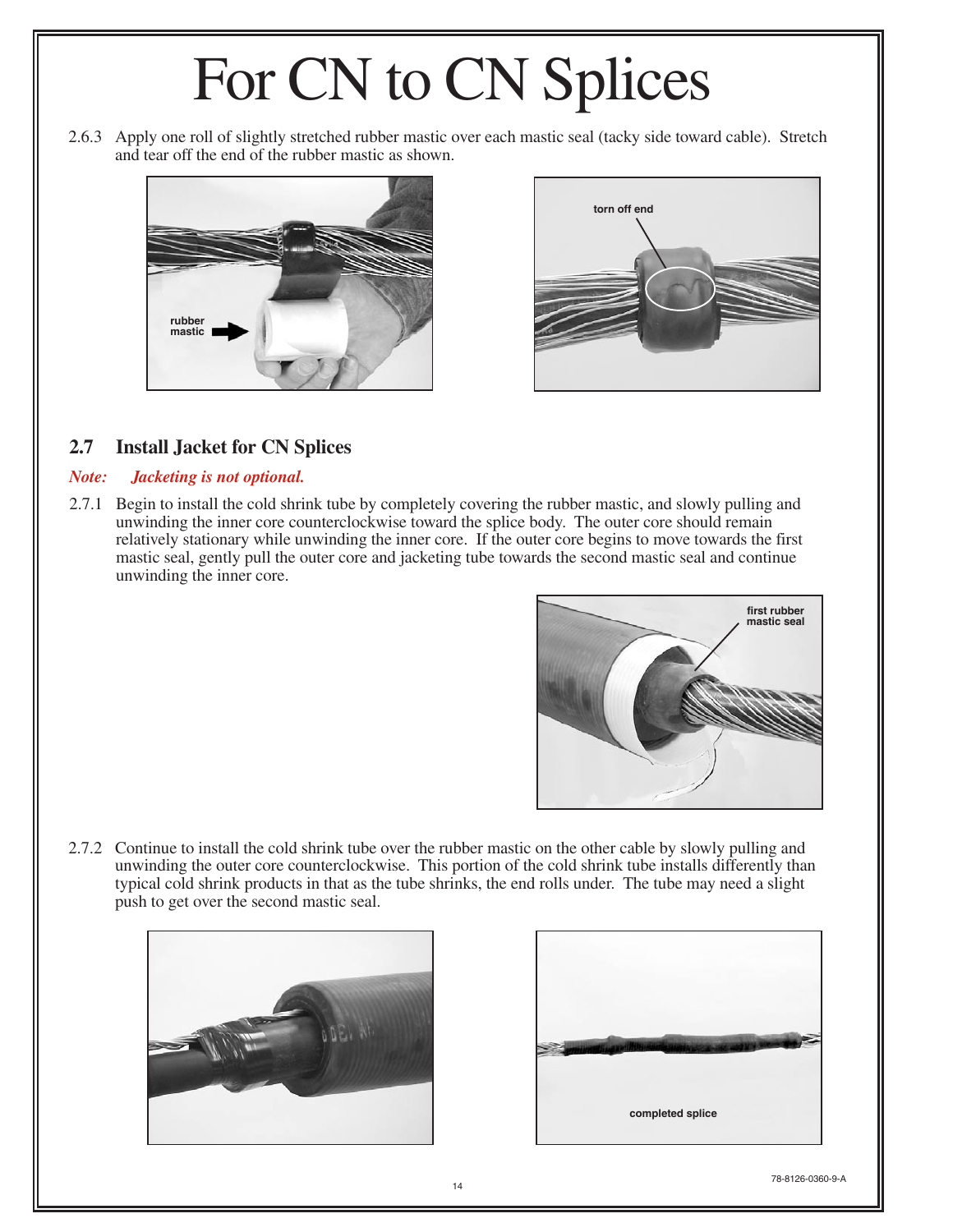- 2.7.3 **For exposed neutral connection:** Route neutrals over splice and connect. Include two wires routed under splice jacket.
- *Note: In applications where the splice is regularly exposed to high levels of ultra-violet radiation (i.e. direct sunlight), wrap two half-lapped layers of Scotch™ Super 33+ or Scotch™ Super 88 vinyl tape over the re-jacketing tubes.*
- *Note: If circuit grounding is required at this splice location, connect to exposed neutral wires.*

### For CN to JCN Transition Splices

#### **2.8 Connecting Neutral Wires for Transition Splices**

#### 2.8.1 **For bundled neutrals using neutral pad:**

Center neutral pad on splice body. Remove temporary vinyl tape from neutral wires and connect with an inline compression connector (crimp sleeve). Route neutrals and connector over the neutral pad.

Apply two wraps of vinyl tape around each end of the neutral pad and over the connector.



**Completed splice**

#### **Go to step 2.9 Grounding (Optional) for Transition Splices.**

**Bundled Neutral connection**

**For neutrals evenly spaced around splice body:** Center neutral pad on splice body. Route neutrals either straight or concentrically around splice body and secure using vinyl tape.



Use a piece of cable jacket, removed during cable preparation, to cover and protect exposed cable semi-con under the area where the neutral and/or ground connection will be made. Secure with tape. Ensure that the cable jacket piece does not touch the splice body.

*Note: If grounding splice, leave sufficient neutral wire length to allow for a ground wire connection next to cable jacket or make both neutral and ground connections using a single connector.*

> Connect neutrals using a suitable compression connector ("INLINE", "C", or "H" type) between jacket end and reduced splice diameter. Keep connector profile as low as possible. Crimp connector following the connector manufacturer's recommendation.



**Neutrals straight across splice Neutrals concentric across splice**



**Non-bundled neutral connection**

<sup>15</sup> 78-8126-0360-9-A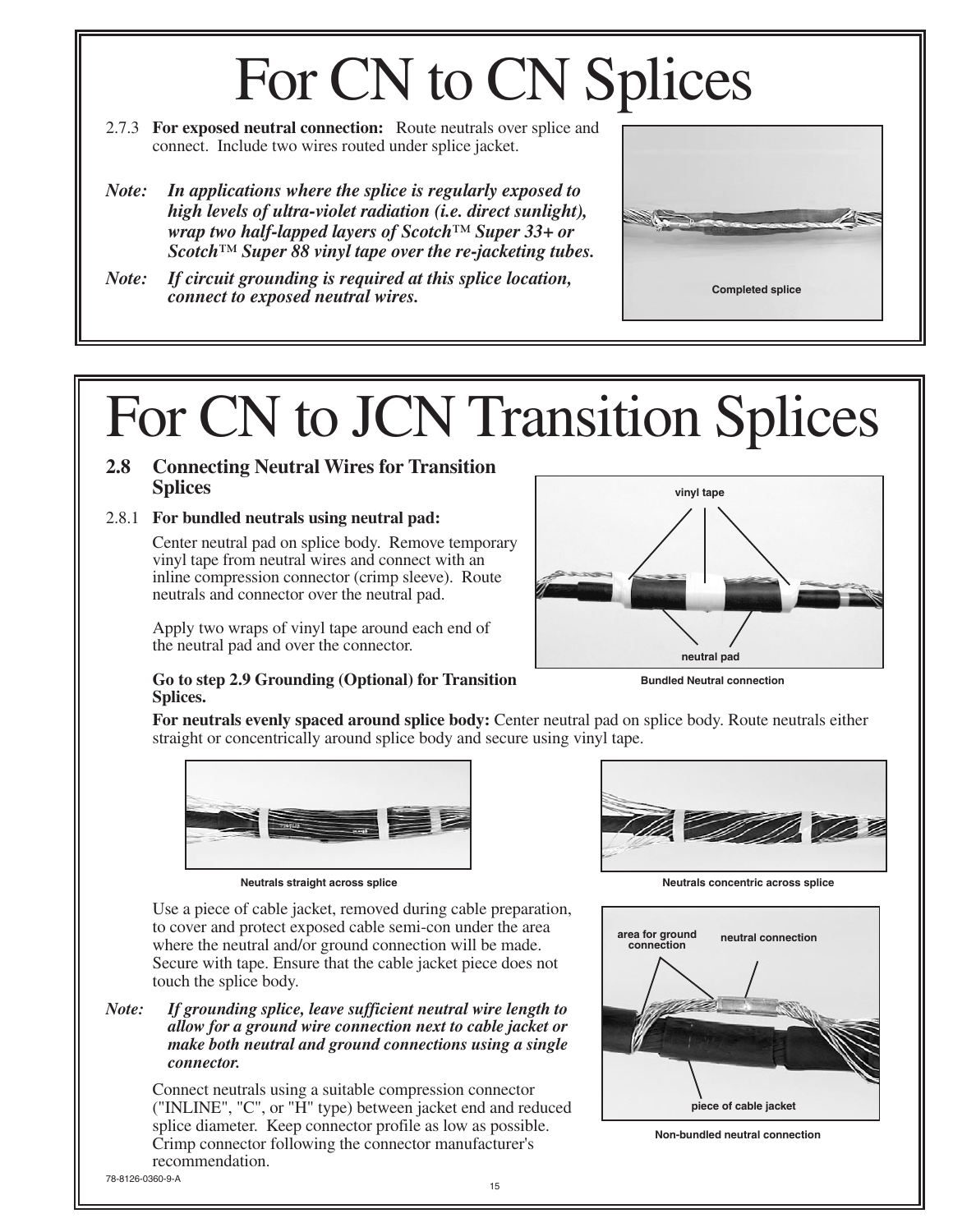### For CN to JCN Transition Splices

#### **2.9 Grounding (Optional) for Transition Splices**

#### *Note: Use these instructions if circuit grounding is required at this location.*

2.9.1 Connect a ground wire to the neutrals, in the area where the splice diameter is reduced. To protect the cable semicon, place a piece of cable jacket (removed during the cable preparation) under the ground connector. Ensure that the cable jacket piece does not touch the splice body. Keep connector profile as low as possible. For C-Tap or H-Tap connectors, position flat against the cable.



**Ground wire connection for non-bundled neutrals**



**Ground Wire connection for bundled neutrals**

2.9.2 Cut one mastic sealing strip into two equal pieces. Place one piece on the cable jacket centered under the ground wire, near the jacket end. Roll the two remaining full length mastic strips into small rolls.

Place one roll on each side of the ground wire. Place the other half strip over ground wire and two rolls. Press the mastic around the ground wire and to the cable jacket.



2.9.3 Overwrap the connectors with vinyl tape.

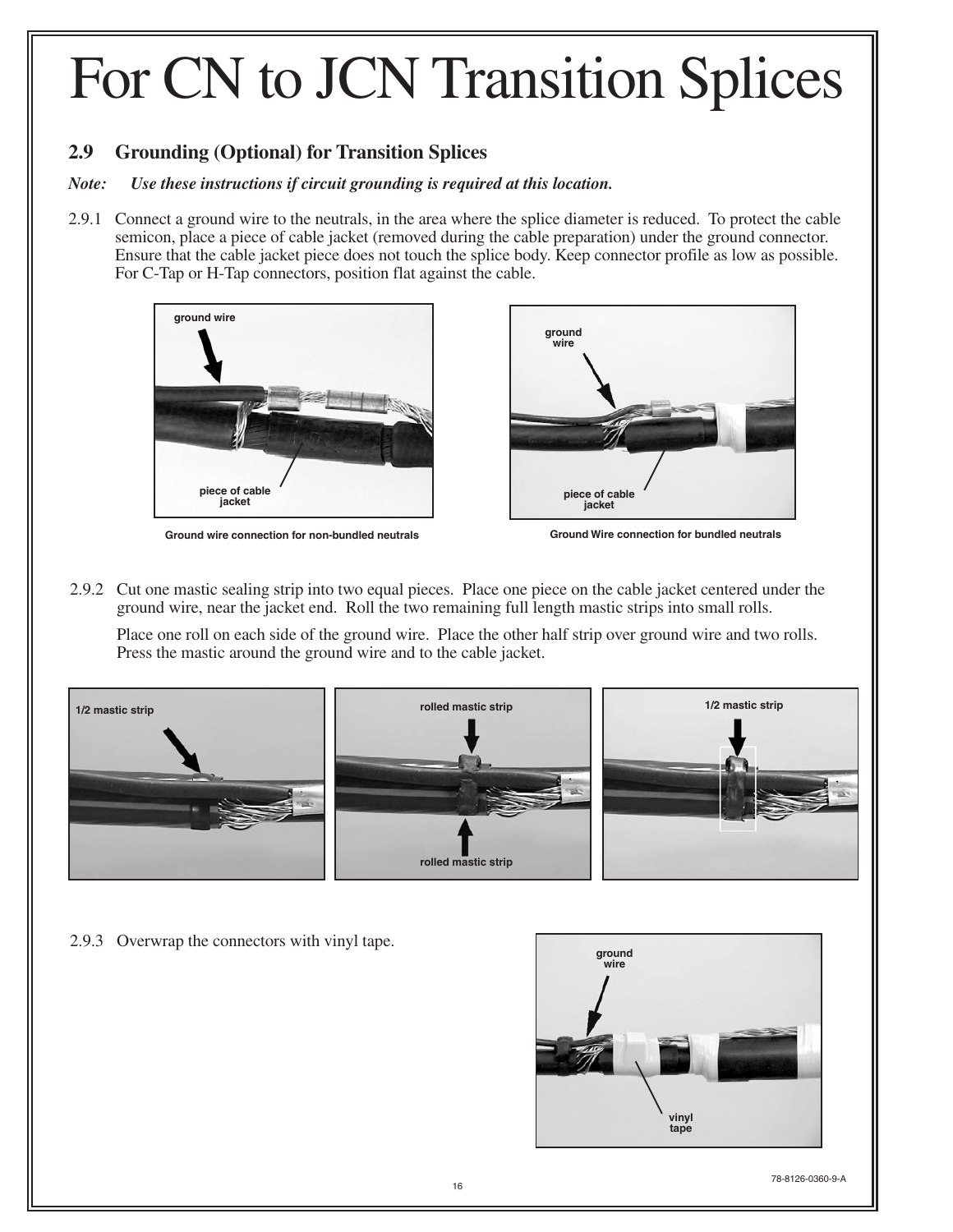### For CN to JCN Transition Splices

#### **3.0 Install Jacket for Transition Splices**

#### *Note: Jacketing is not optional.*

3.1.1 Apply one roll of slightly stretched rubber mastic tape around JCN cable jacket end (tacky side toward cable). If ground wire is connected, apply rubber tape over mastic sealing strips. Apply one roll of rubber mastic tape over CN cable mastic seal (tacky side toward cable). Stretch and tear off the end of the rubber mastic as shown.







**Without ground wire With ground wire**



3.1.2 Begin to install the cold shrink tube by completely covering the rubber mastic, and slowly pulling and unwinding the inner core counterclockwise toward the splice body. The outer core should remain relatively stationary while unwinding the inner core. If the outer core begins to move towards the first mastic seal, gently pull the outer core and jacketing tube towards the second mastic seal and continue unwinding the inner core.

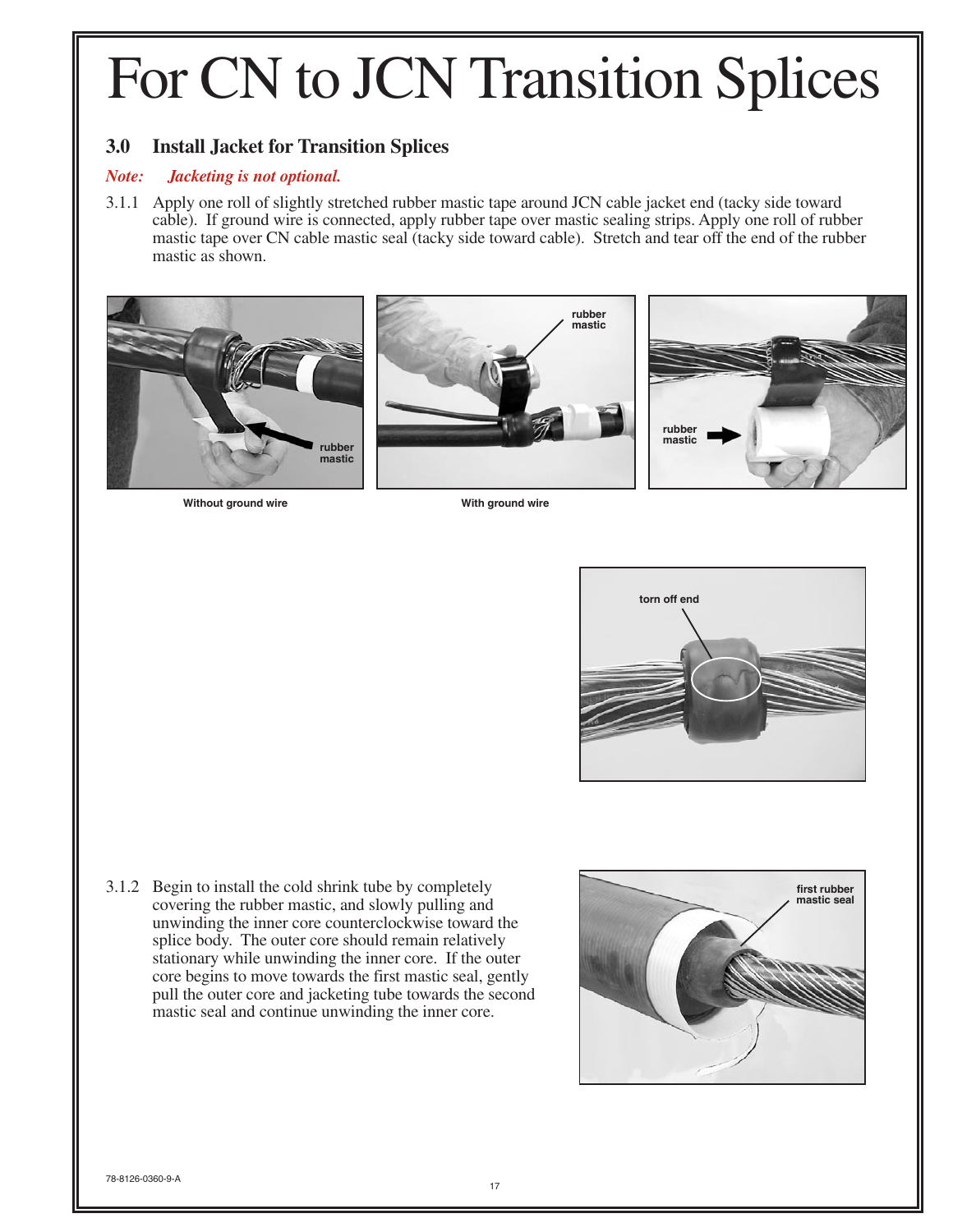### For CN to JCN Transition Splices

3.1.3 Continue to install the cold shrink tube over the rubber mastic on the other cable by slowly pulling and unwinding the outer core counterclockwise. This portion of the cold shrink tube installs differently than typical cold shrink products in that as the tube shrinks, the end rolls under. The tube may need a slight push to get over the second mastic seal.





- *Note: In applications where the splice is regularly exposed to high levels of ultra-violet radiation (i.e. direct sunlight), wrap two half-lapped layers of Scotch™ Super 33+ or Scotch™ Super 88 vinyl tape over the re-jacketing tubes.*
- *Note: Connect optional grounding.*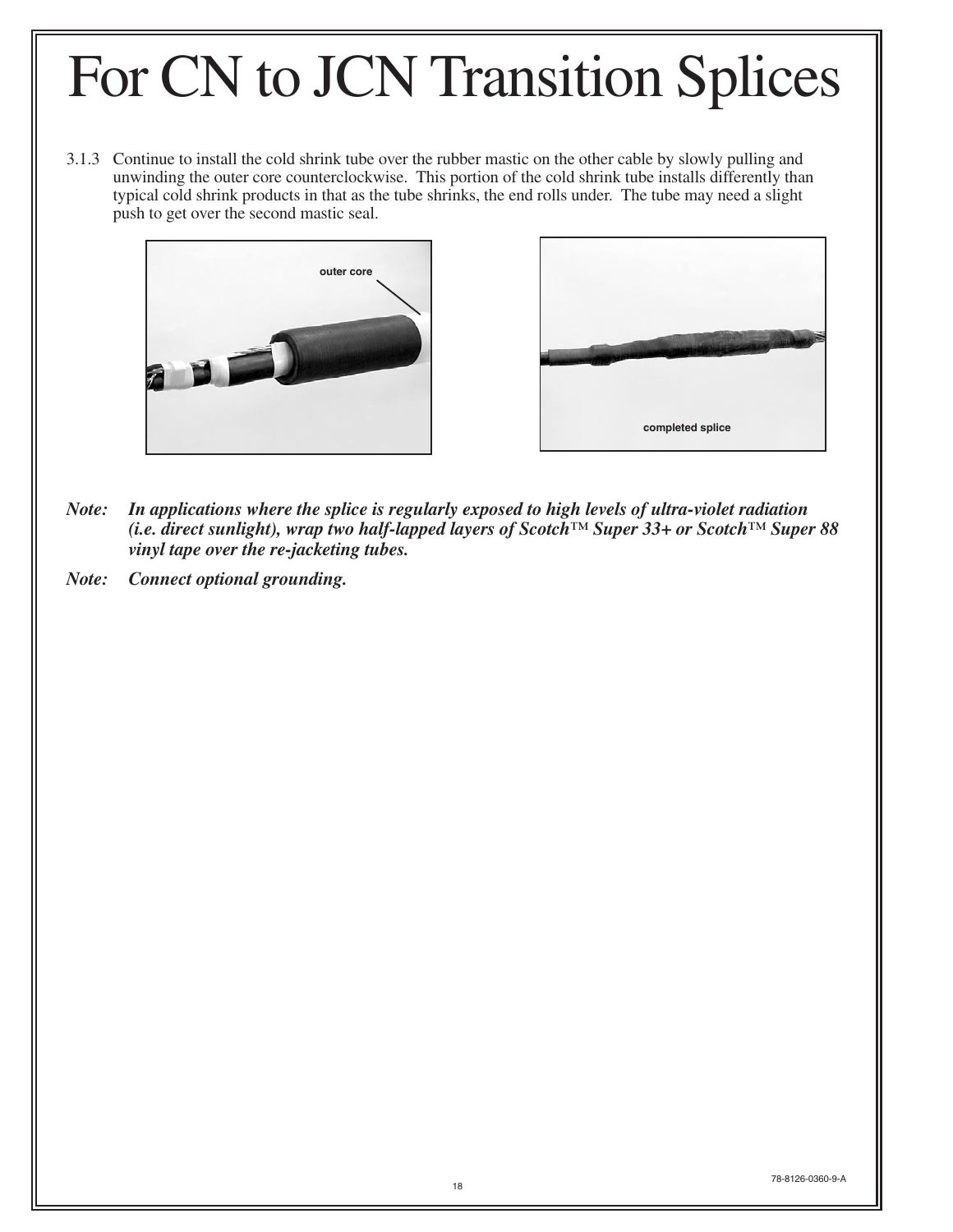#### **Crimping Tool - Die Sets (number of crimps/end)**

| 3M™                               | <b>Conductor</b><br><b>Size</b> | <b>Burndy</b>            |                                |                          |                        | <b>Thomas &amp; Betts Corp</b>  |                                |                          |                                | Square D Co.<br>Anderson Div. | <b>Kearney</b>             |                          |
|-----------------------------------|---------------------------------|--------------------------|--------------------------------|--------------------------|------------------------|---------------------------------|--------------------------------|--------------------------|--------------------------------|-------------------------------|----------------------------|--------------------------|
| <b>Connector</b><br><b>Number</b> | (AWG or<br>kcmil)               | MD <sub>6</sub>          | <b>MY29</b>                    | <b>Y34A</b>              | Y35, Y39<br>Y45*, Y46* | Y1000**                         | TBM <sub>5</sub>               | TBM <sub>8</sub>         | <b>TBM 12</b>                  | <b>TBM 15</b>                 | VC6-3**<br><b>VC6-FT**</b> | Type 0                   |
| 10005 (Cu)                        | 1/0                             | W163 (2)                 | 1/0(1)                         | A25R (1)                 | U25RT (1)              |                                 | Pink $(2)$                     | Pink $(2)$               | $\qquad \qquad -$              | 42(2)                         | (1)                        |                          |
| 20005 (Al/Cu)                     | 1/0                             | W241(2)                  | 1/0(1)                         | A25AR (1)                | U25ART (1)             | (1)                             | Tan $(2)$                      | Tan $(2)$                |                                | 50(1)                         | (1)                        | $5/8-1$ (3)              |
| CI-1/0 (Al/Cu)                    | 1/0                             | BG (3)                   | $\overline{\phantom{0}}$       | U243(1)                  | U25ART (1)             | $\overline{\phantom{0}}$        |                                | Olive $(2)$              | $\overline{\phantom{0}}$       | 50(1)                         | (1)                        | $5/8 - 1$ (3)            |
| 10006 (Cu)                        | 2/0                             | W241(2)                  | 2/0(1)                         | A26R (1)                 | U26RT (2)              |                                 | Black (2)                      | Black (2)                |                                | 45(1)                         | (1)                        |                          |
| 20006 (Al/Cu)                     | 2/0                             | BG (4)                   | 2/0(1)                         | A26AR (2)                | U26ART (2)             | (1)                             | Olive $(2)$                    | Olive $(2)$              | $\qquad \qquad -$              | 54H (2)                       | (2)                        | $5/8 - 1(3)$             |
| 11006 (Cu)                        | 2/0                             | W241 (3)                 | 2/0(2)                         | A26R (2)                 | U26RT (2)              | $\overline{\phantom{m}}$        | Black (3)                      | Black (3)                |                                | 45(2)                         | (2)                        |                          |
| CI-2/0 (Al/Cu)                    | 2/0                             | W249 (3)                 | $\overline{\phantom{0}}$       | $\overline{\phantom{0}}$ | U28ART (2)             | $\qquad \qquad -$               |                                | Blue $(4)$               | $\qquad \qquad \longleftarrow$ | 76 (2)                        | (2)                        | 840 (4)                  |
| 10007 (Cu)                        | 3/0                             | W243 (2)                 | 3/0(1)                         | A27R (1)                 | U27RT (2)              | $\hspace{0.1mm}-\hspace{0.1mm}$ | Orange (2)                     | Orange (2)               | $\qquad \qquad -$              | 50(1)                         | (1)                        |                          |
| 20007 (Al/Cu)                     | 3/0                             | W166 (4)                 | 3/0(1)                         | $\overline{\phantom{0}}$ | U27ART (2)             | (1)                             | Ruby (2)                       | Ruby (2)                 |                                | 60(2)                         | (2)                        | 737 (3)                  |
| 11007 (Cu)                        | 3/0                             | W243 (3)                 | 3/0(2)                         | A27R (2)                 | U27RT (3)              |                                 | Orange (3)                     | Orange (3)               |                                | 50(2)                         | (2)                        |                          |
| CI-3/0 (Al/Cu)                    | 3/0                             | W249 (3)                 | $\overline{\phantom{0}}$       | $\overline{\phantom{0}}$ | U28ART (2)             | $\qquad \qquad -$               |                                | Blue (4)                 | $\qquad \qquad \longleftarrow$ | 76 (2)                        | (2)                        | 840 (4)                  |
| 10008 (Cu)                        | 4/0                             | BG (3)                   | 4/0(1)                         | A28R (2)                 | U28RT (2)              |                                 | Purple (2)                     | Purple (2)               | $\qquad \qquad \longleftarrow$ | 54H (2)                       | (2)                        |                          |
| 20008 (Al/Cu)                     | 4/0                             | W660 (4)                 | 4/0(2)                         | A28AR (2)                | U28ART (2)             | (1)                             | $\overline{\phantom{0}}$       | White (4)                |                                | 66 (4)                        | (2)                        | 840 (4)                  |
| 11008 (Cu)                        | 4/0                             | BG(4)                    | 4/0(2)                         | A28R (3)                 | U28RT (3)              | $\qquad \qquad -$               | Purple (3)                     | Purple (3)               | $\qquad \qquad \longleftarrow$ | 54H (3)                       | (3)                        |                          |
| CI-4/0 (Al/Cu)                    | 4/0                             | W249 (3)                 |                                |                          | U28ART (2)             |                                 |                                | Blue (4)                 | $\qquad \qquad \longleftarrow$ | 76 (2)                        | (2)                        | 840 (4)                  |
| 10009 (Cu)                        | 250                             | W166 (3)                 | 250(1)                         | A29R (2)                 | U29RT (2)              | $\overline{\phantom{0}}$        | Yellow (2)                     | Yellow (2)               | $\overline{\phantom{0}}$       | 62(2)                         | (2)                        | $\overline{\phantom{0}}$ |
| 20009 (Al/Cu)                     | 250                             | W249 (3)                 |                                | A29AR (2)                | U29ART (2)             | (1)                             | $\overline{\phantom{0}}$       |                          | 71H (2)                        | 71H (2)                       | (3)                        |                          |
| 11009 (Cu)                        | 250                             | W166 (4)                 | 250(2)                         | A29R (3)                 | U29RT (3)              | $\overline{\phantom{m}}$        | Yellow (3)                     | Yellow (3)               | $\qquad \qquad -$              | 62(3)                         | (3)                        | $\qquad \qquad -$        |
| CI-250 (Al/Cu)                    | 250                             |                          |                                | $\overline{\phantom{0}}$ | U31ART (2)             |                                 |                                | $\overline{\phantom{0}}$ | 87H (2)                        | 87H (2)                       | (2)                        | $\overline{\phantom{0}}$ |
| 10010 (Cu)                        | 300                             |                          | —<br>—                         | A30R (3)                 | U30RT (2)              |                                 |                                | White (2)                | $\overline{\phantom{0}}$       | 66(2)                         | (2)                        |                          |
| 20010 (Al/Cu)                     | 300                             |                          | —                              | A30AR (2)                | U30ART (2)             | (1)                             | $\qquad \qquad -$              | $\qquad \qquad -$        | 76H (3)                        | 76 (1)                        | (2)                        | $\qquad \qquad -$        |
| 11010 (Cu)                        | 300                             |                          | $\qquad \qquad -$              | A30R (3)                 | U30RT (3)              | $\overline{\phantom{m}}$        | $\overline{\phantom{0}}$       | White $(3)$              | $\qquad \qquad -$              | 66 (3)                        | (3)                        | $\qquad \qquad -$        |
| CI-300 (Al/Cu)                    | 300                             |                          | $\overline{\phantom{0}}$       |                          | U31ART (2)             | $\qquad \qquad \longleftarrow$  | $\qquad \qquad -$              | $\overline{\phantom{m}}$ | 87H (2)                        | 87H (2)                       | (2)                        | $\qquad \qquad -$        |
| 10011 (Cu)                        | 350                             |                          |                                | A31R (2)                 | U31RT (2)              | $\qquad \qquad \longleftarrow$  | $\qquad \qquad -$              | Red(3)                   | $\qquad \qquad \longleftarrow$ | 71H(3)                        | (2)                        |                          |
| 20011 (Al/Cu)                     | 350                             |                          | $\qquad \qquad \longleftarrow$ | $\overline{\phantom{0}}$ | U31ART (2)             | (1)                             | $\qquad \qquad \longleftarrow$ | $\overline{\phantom{0}}$ | 87H (3)                        | 87H (3)                       | (2)                        | $\qquad \qquad -$        |
| 11011 $(Cu)$                      | 350                             |                          | $\qquad \qquad -$              | A31R (3)                 | U31RT (3)              | $\overline{\phantom{0}}$        | $\qquad \qquad \longleftarrow$ | Red(4)                   | $\qquad \qquad \longleftarrow$ | 71H(4)                        | (3)                        |                          |
| CI-350 (Al/Cu)                    | 350                             | $\overline{\phantom{0}}$ | —                              | $\overline{\phantom{0}}$ | U31ART (2)             | $\overline{\phantom{0}}$        | $\overline{\phantom{0}}$       | $\overline{\phantom{0}}$ | 87H (2)                        | 87H (2)                       | (3)                        | $\qquad \qquad -$        |

\*Y45 and Y46 accept all Y35 dies ("U Series"). For Y45, use PT6515 adapter. For Y46, use PUADP adapter.

\*\*Anderson VC6-3, VC6-FT and Burndy Y1000 require no die set.